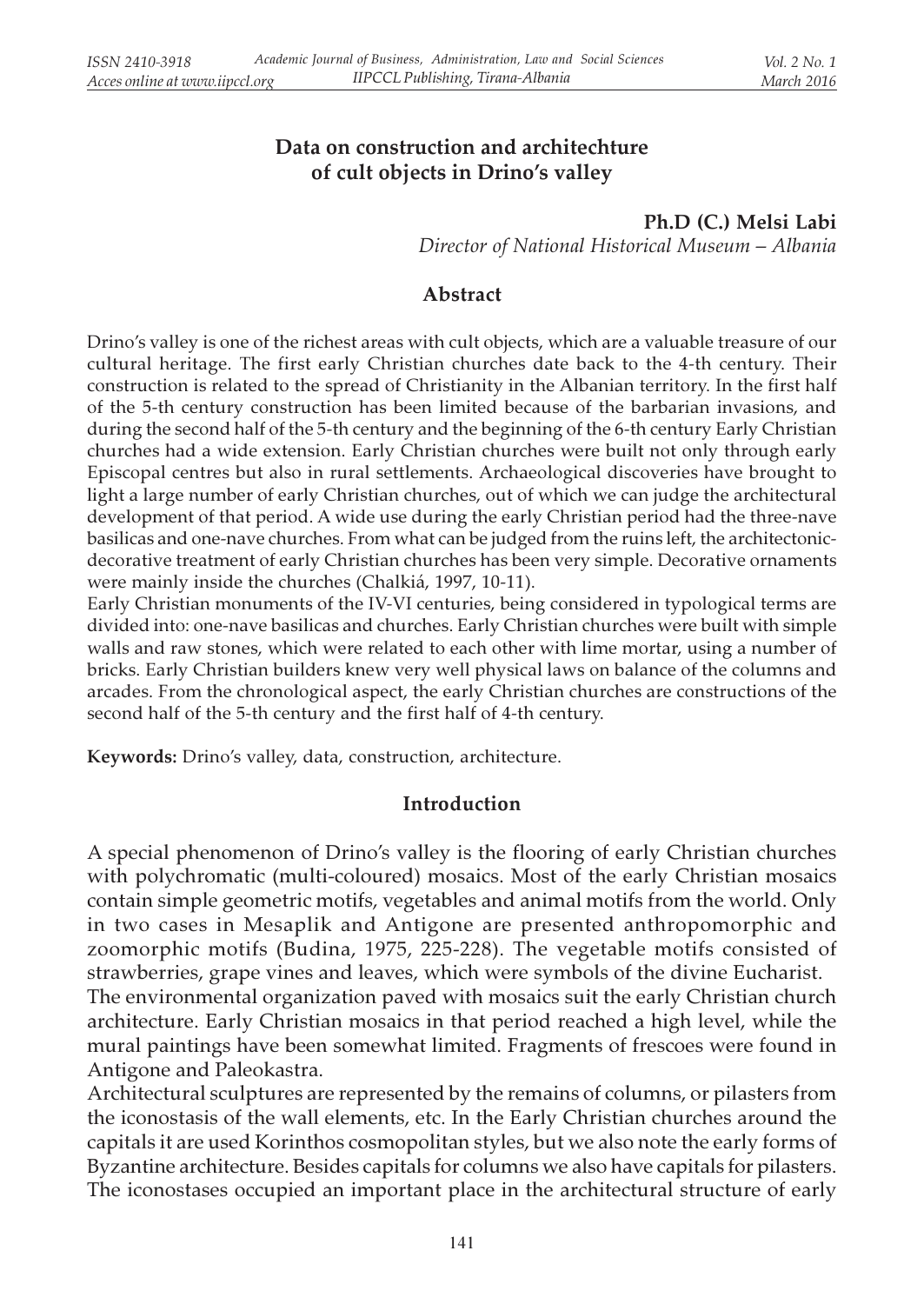Christian churches. They consisted of a series of columns. Over their capitals passed ornamented headers (Meksi, 1985, 13-30). During the early Christian period in the regions of Epirus Nova and Epirus Vetus were built many churches, some of which are located within the present borders of Albania.

1. Monastery of Cepo is situated near Kardhiq village, Gjirokaster. It is also known as "The High Rock" (Alb: Guri i Larte) and it is located under the northern cliff of Mali i Gjere, in one of the most strategic points of Drino's valley. (Figure 1) According to the Chronicle of Dropulli (Tï×ñïíéêïôçòÄñïðïëçò), the monastery church was founded in the period of Emperor Kostandin Pogonati (668-685) (Liço, 2009, 22) (Figure 2) and it was reconstructed by Andronik Komneni (1183-1185) (Liço, 2009, 25-26). This fact was highlighted by a script, which was burned during a fire in the bazaar of Gjirokastra. It was said that the monastery of Cepo was founded in the sixth century, on top of the rocky mountain Sopot. The time of the destruction has remained unknown. It is known only that the emperor Andronik Komneni (1183-1185) has rebuilt it (Ðåôñßäç, 1900, 352-361).

For a period of time (1185-1318) it has been the centre of Metropolis of Drinopoja. The monastery in its flourishing time had land, vineyards, forests, pastures, etc. The annual income of the monastery was 250 Turkish liras. The monastery's church is dedicated to St. Nicholas and it is celebrated on December 6 (Beduli, 1993, 4).

St. Nicholas Church dimensions are 25x17 meters. In a walled sandstone slab on the left corner of the southern gate there is an inscription, which informs us that the church was rebuilt in 1799: + / Ανακενισηου / τοςοθηοςναως / ητανδεσποτις / Γαβρ(1)ηλβοίθηακε / σηνοριτεχουμε / λιτζαΜασακολορα, / Μα(να)στηρι, πουφετη / ονακαρδηκι 1799 / διαχιροςΙγιση. "This temple was rebuilt in the time of Gabriel's bishop with assistance of the neighbours of Humelica, Mashkullore, Manastir (Bitola), the guild of Kardhiq 1799, by the hand of Igisi (or Paisi)" (Popa, 1998, 258).

The monastery of Cepo has been a place of pilgrimage. The patients used to come from different parts of the country on the fair day and washed in the stemming water from the monastery. The monastery of Cepo has been also a meeting place for assemblies of people from Laberia. From the old monastery complex, only the church and one of the dormitories still exist (Serjani, 2008, 28). During the communist regime the monastery of Cepo was used as a cantonment (Figure 3).

2. The Cliff of Melan is a strategic location from which the entire Drino's valley can be controlled (Figure 4) (Figure 5) (Figure 6). In the ruins of its walls (Figure 7) are found traces of an early Christian basilica (Bowden, 2003, 175). During the excavations was found an early Christian mosaic (Figure 8) an early Christian fence pillar (Figure 9) as well as a pillar capital (Figure 10) and a fence column (Muçaj & Hobdari, 2005, 72- 73).

3. St. Mary's church in Vllahogoranxi village is thought to have been built (Figure 11) (Figure 12) on top of an early Christian basilica. On the north side of the church, parallel to the longitudinal wall, another wall line is preserved, where old architectural elements are used (Figure 13). On the right side of the entrance to the church are walled a plate rail fragment or an early Christian pulpit (Figure 14) a column fragment as well as another element of decoration. As the entrance architrave is used an antique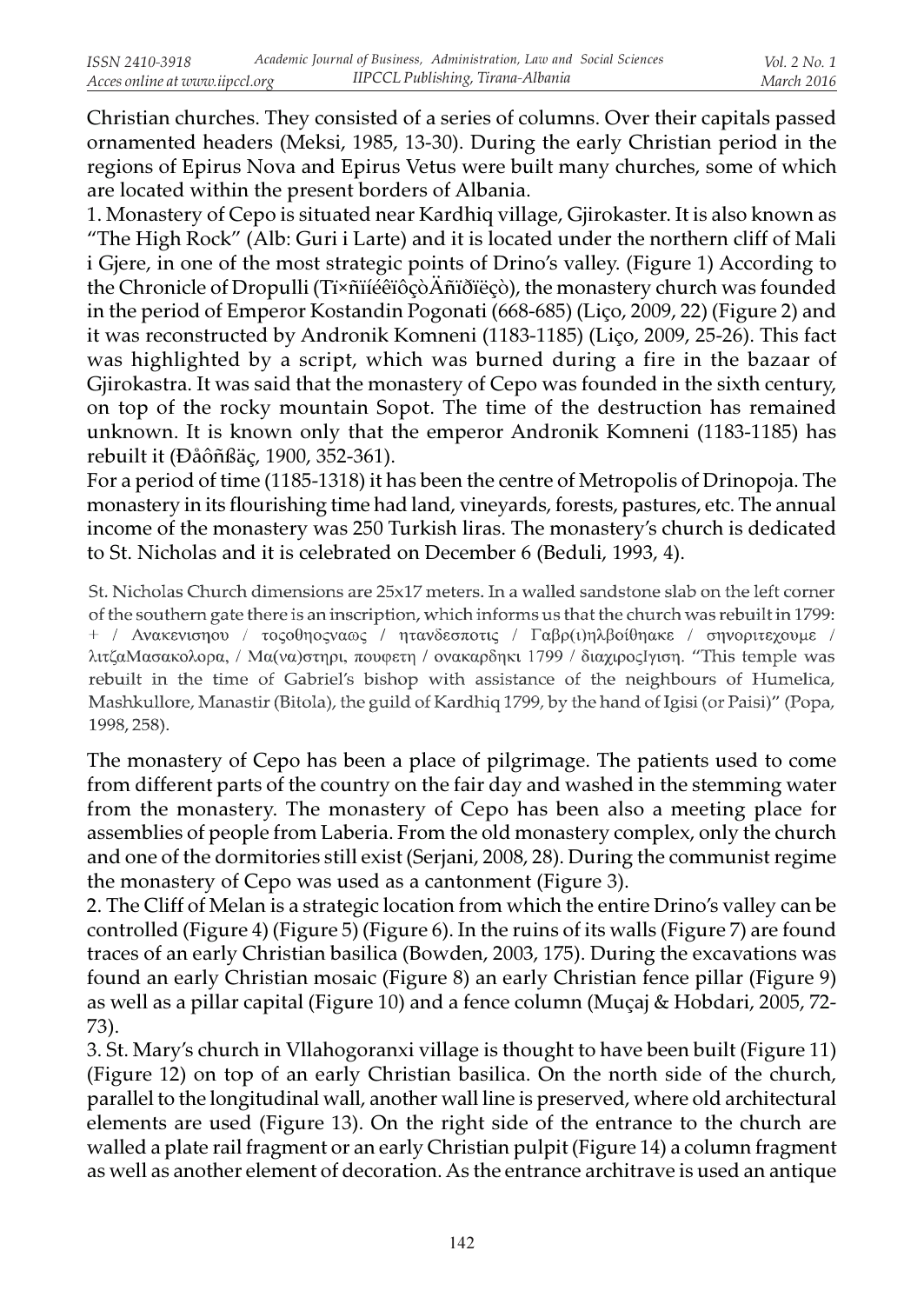frame, while on both sides of a window were used two early Christian fence pillars (Figure 15) (Figure 16). On one of the pillars is engraved a cross (Muçaj & Hobdari, 2005, 74-75).

The Church of St. Mary is a basilica with a dome with dimensions 7.50x6.80 meters. The church consists of the central nave and the altar environment. The oldest part of the church in its interior has six round stone pillars, which are linked to each other with mortar and stone capitals. Over the columns pass two arches, which divide the church into three naves. The Naos (shrine) is connected with the narthex on the west side. The church is built of stone bound with lime mortar. The corners of the walls are large stone blocks. On the western gate of the church there are antique decorations. On four columns from the east through a system of arches rises the tambour, which is covered by domes. The tambour of the church (figure 17) (figure 18) consists of several niches curved at the bottom. The niches areas are decorated with brick ornaments. Also at the top of the tambour there is a frame of jagged bricks. On it passes a flat stone frieze. The tambour closes with an outer frame. The church is covered by an extensive vaulted (Gable) roof (Thomo, 1998, 123-126).

The Naos is illuminated by three narrow windows in rectangular shape. The entrance to the Western Wall is located in the central nave of the church. The altar of the church is separated from the central nave by an iconostasis of carved wood (Figure 19) on the east side is located the apse, which is semi-circular and illuminated by a narrow window. The narthex is covered by an archway system. The sides of the narthex are covered with barrel vaulted looking like a quarter-circle (Meksi, 1981, 99-100).

The church of St. Mary in Vllahogoranxi was painted (Figure 20) (Figure 21) in 1622 by Cypriote Onufri (Arapi, 2004, 106-114) and Alivizi (Dhamo, 1978, 229). This fact is confirmed by an inscription on the southern wall of the church. The inscription is damaged because of the falling plaster. Aνακενησθη...? ημον Θεοτοκου κε αυπ(αρθενου Μαριας) /...τατου ημον κιρου.../ οστης αυτης μονης.../μοχθου και εξοδου τον..../(Ο)νουφριου Κηπρεου κε Αληβιζηου.../αχκβ (=1622). "was inaugurated .... of the Theotokos and the ever virgin .... the lord ... of this monastery .... with the efforts and costs of .... Cypriote Onufri and Alivizi ... 1622" (Popa. 1998, 229).

According to Dhamo frescoes painted by Cypriote Onufri in the church of "St. Mary" in Vllahogoranxi are in balance. There is a tacit agreement between the frescoes with complete red, yellow, green, ochre and blue stains and the inner world of images without dramatic outbursts as those of his teacher Onufri (Dhamo, 1974, 15-16).

### Monastery of Spile (holy virgin of the cave) in Saraqinisht

The Monastery of Spile, is located between the villages of Qesarat and Saraqinisht in Lunxheri (Figure 22) (Figure 23). It stands to the right of the course of the Great Stream (Alb: Perroi i Madh), on a terrace under the rock of Spile, at an altitude of about 975 meters above sea level. The monastery was built in the 16-th century with the Saraqinisht nobles' contribution. The income of the monastery was 200 liras per year. The monastery's church is devoted to "Nativity of the Theotokos" and it is celebrated on the 8-th of September (Beduli, 1993, 4).

From the monastery, only the church has remained in good condition, which is cross-in-square with a dome and the internal dimensions are 7.40x6.20 meters. Interior columns are connected through arches between them as well as with the perimeter walls forming square central core, which is covered with a dome on the tambour and into the arms of the cross with cylindrical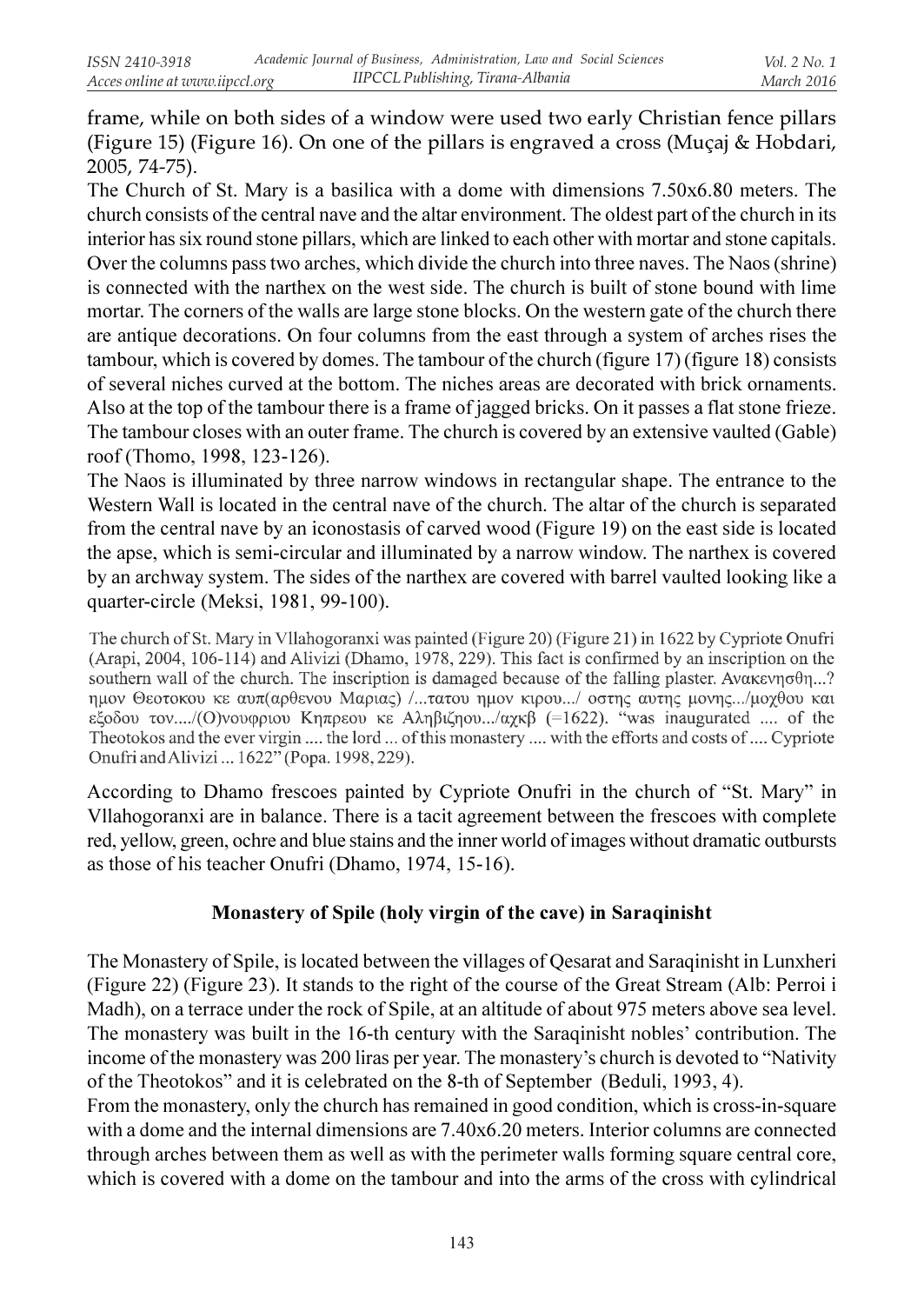vaults. The two eastern angles are covered with spherical cap, while western couples are covered with quadrant vaults. Lighting of the church is made by the windows in the tambour and the ones that are open in the southern and northern wall. The southern entrance is protected by a portico open on three sides with three arches. The church is plastered on the outside. The tambour is octahedral and ends with a frame consisting of three jagged brick shapes. The apse is a fivepage one with small niches on each page, on which passes a frame of jagged bricks (Thomo, 1998, 145-147).

An inscription found on the door of the church narthex certifies that it was built in 1634 at the time of the bishop Lord Kalist and the contribution of hieromonks Constantine and Joasaf. Also the church frescoes were painted by Mihal Linotopi (Jakumis, 2003, 209-216) in 1634: +  $\text{Av}\eta\gamma\epsilon\rho\theta\eta\kappa(\alpha\mathbf{i})$ ανεστορήθιώθιοςκ(αί) πάνσεπτοςνάοςτης ηπεραγηας Δεσπινής υμ/ όν Θ(εοτό)κο ύκ(αί) άηπαρθένουΜαρηαςκ(αι) άρχιερατεβόντώνύποτούθεοφηλεστάτουέπισκόπου Κύρού/ Καλιστουύκ(αί) διασύ(ν)δρομήςκόπούτεκ(αί) εξόδουτόνοσιοτάτώνενηύερομονάχης/ Κώνσ ταντίνουκ(αί) Υασόφούκ(αί) τόντιμηστάτονκ(αί) εύγενεστάτονάρχόντον...ετεληό/ θηενμηνιαυγούστο -Γ- ηποχιρός Μηχαήλεπιετους. The narthex of the church was built in 1659 by an anonymous painter with the contribution of ruler Joan. An inscription above the gate of the narthex says: +  $A\nu\eta\gamma\epsilon\rho\theta\eta\kappa(\alpha i)$ ανεστορήθιώθίος άρτυκας διάσήνδρομής κ(αί) έξόδουδαπάνης τούε' υγε / ναιστάτώς, Κίρου Ιωάνου, ήγουμενέβοντος Κύρου Παρθενήου / έτους ΖΕΞΖ (7167=1659). "Was built and painted this divine narthex with the contribution and costs of the multi-noble ruler Lord Joan, in the time of Lord Parthen, year 7167 (=1659)" (Popa, 1998, 236).

The Iconostasis (Figure 24) is divided into three areas, the lowest of which carries the concaveshaped panels inside-written in eight-angled rhombuses, to the upper and lower sides in arch shapes. In all four corners the decorated panels carry floral ornaments. In the second part, the pillars are adorned with vegetable elements, in the sides of which are formed clambering plants. The top of the capitals are crowned with pseudo-columns. In the section over the pillars are highlighted carved shells, which surround a flower in their centre and are supported on the frames, carved like clambering plants with flowers in the centre. In the concave panels of the iconostasis are painted the following prophets: Isaiah, Abacus, Daniel, Moses, David, Solomon, Ezekiel, and Jeremiah. Five of the prophets hold the scrolls written with texts related to Saint Mary, and three others to Christ.

ΗπαρουσαάγιαηκοναΣπηλεοτις(σ)αεβρησκομενησηνδρομητεπατερεςηγουμενεβουντας ΝαθαναηλκεΓληγοριοςκεΚοσταντηνοςητημη(οι) αρχοντεςασηνδρομησαντηνγοχε / ριαν (=χορηγίαν) ΚηρΚοτζοκεΚηρΚηριτζυΣηκριατινηεπιχηροςΘεοδορουΛηνοτοπητι 1765 ηουλη 10.

This holy icon Spileotisa (of the cave) found in Spile was made with the contribution of the elders, hegumens Nathanail, Gregory and Constantine, and the honoured nobles that contributed

Some icons from this church are located at the Tirana National Historical Museum funds. During the research work we have managed to highlight these icons: Icon of Christ Pantokrator, inventory no. 5948 can d size 49 x 77 cm. In the icon there is an inscription:<br>Δέησις Κονσταντήνουίερομονά χουτούκαθυγουμένου – αψπδ. "Prayer of hegumen hieromonk Constantine 1784" (Popa, 1998, 250). Icon of John the Baptist, inventory no. 6151 and size 123x68 cm. (Figure 26) On the icon is written: Ετους ΖΡΛΑ (7131=1623) ΑπριλίουΑ. "Year 7131 (=1623) April 1" (Popa, 1998, 230).

The monastery of Spile has a cave in a dangerous place, within which was an old chapel. It was named Holy Virgin of the Cave, because in the cave it was found a rock that discovered a miraculous icon of the Virgin Mary. St. Mary's icon is identified with inventory no. 5870 and size 111x69 cm. (Figure 27) on the silver cover of the icon of Saint Mary is written:

<sup>1</sup> "Was built and painted this temple of God, and all-honoured of the over-sacred Our Lady Theotokos and ever virgin Mary and at the time of much god-loving bishop Lord Kalist and contribution efforts and costs of the noted among hieromonks Constantine and Joasaf and many other noble rulers ... (Popa, 1998, 234).